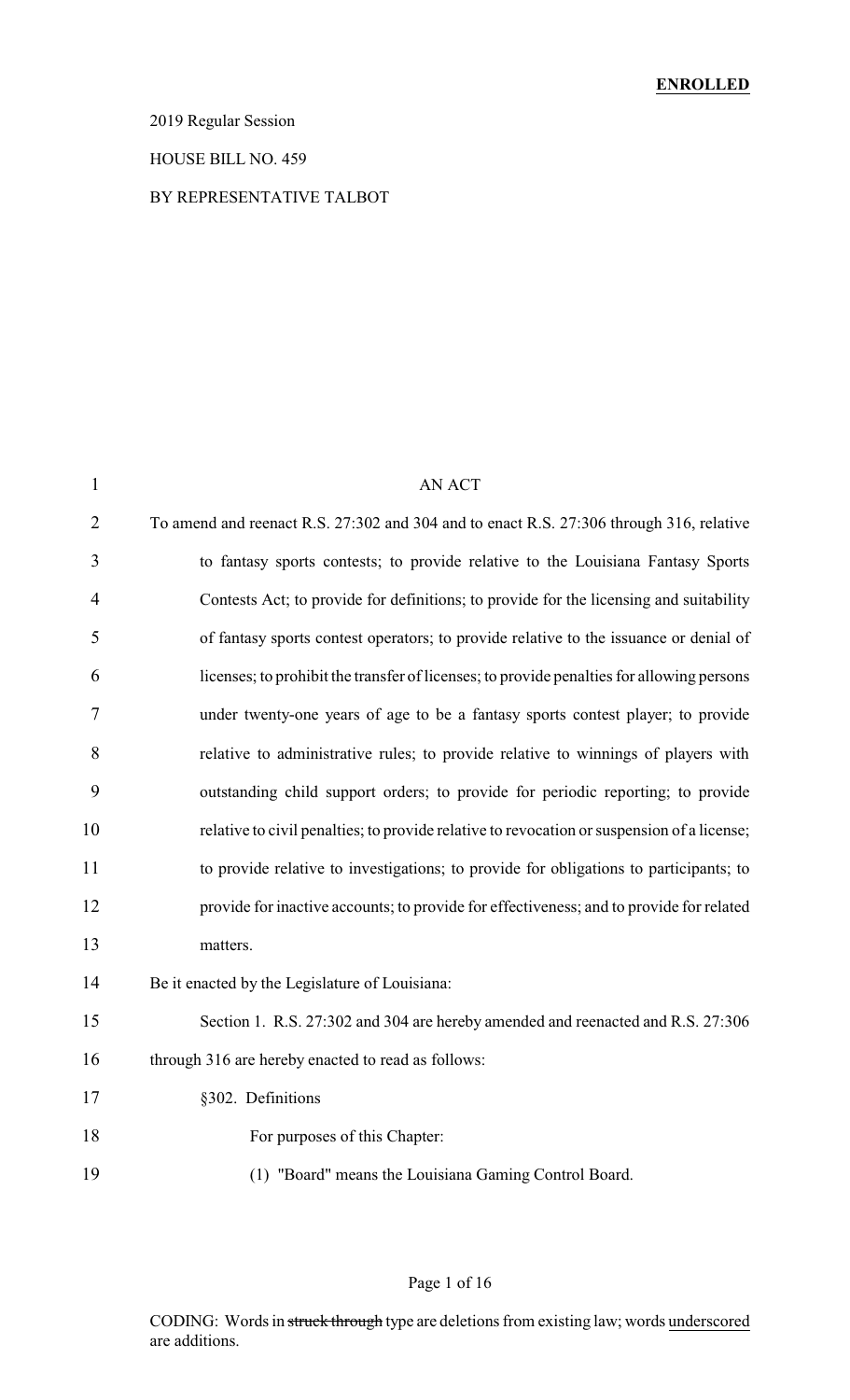| $\mathbf{1}$   | (2) "Confidential information" means information related to the play of a                       |
|----------------|-------------------------------------------------------------------------------------------------|
| $\overline{2}$ | fantasy sports contest by fantasy sports contest players that is obtained as a result of        |
| 3              | or by virtue of a person's employment.                                                          |
| 4              | (3) "Entry fee" means cash or cash equivalent that is required to be paid by                    |
| 5              | a fantasy sports contest participant to a fantasy sports contest operator in order to           |
| 6              | participate in a fantasy sports contest.                                                        |
| 7              | $\left(\frac{2}{4}\right)$ "Fantasy sports contest" means any fantasy or simulation sports game |
| 8              | or contest played through the internet or mobile device with all of the following               |
| 9              | elements:                                                                                       |
| 10             | Participants create a simulation sports team based on the current<br>(a)                        |
| 11             | membership of actual amateur or professional sports organizations.                              |
| 12             | (b) All prizes and awards offered to winning participants are established and                   |
| 13             | made known to the participants in advance of the game or contest, and the value of              |
| 14             | the prizes or awards is not determined by the number of participants or the amount              |
| 15             | of any fees paid by those participants.                                                         |
| 16             | (c) All winning outcomes reflect the relative knowledge and skill of the                        |
| 17             | participant and are predominantly determined by accumulated statistical results of              |
| 18             | the performance of the individuals, including athletes in the case of sporting events.          |
| 19             | (d) No winning outcome is based on either of the following:                                     |
| 20             | (i) On the score, point-spread, or any performance or performances of any                       |
| 21             | single real-world team or any combination of such teams.                                        |
| 22             | (ii) Solely on any single performance of an individual athlete in any single                    |
| 23             | real-world sporting or other event.                                                             |
| 24             | (5) "Fantasy sports contest operator" or "operator" means a person or entity                    |
| 25             | that is licensed by the board to offer a platform for the playing of fantasy sports             |
| 26             | contests, to administer one or more fantasy sports contests with an entry fee, and to           |
| 27             | award a prize of value.                                                                         |
| 28             | "Fantasy sports contest player" or "player" means a person who<br>(6)                           |
| 29             | participates in a fantasy sports contest offered by a fantasy sports contest operator.          |

Page 2 of 16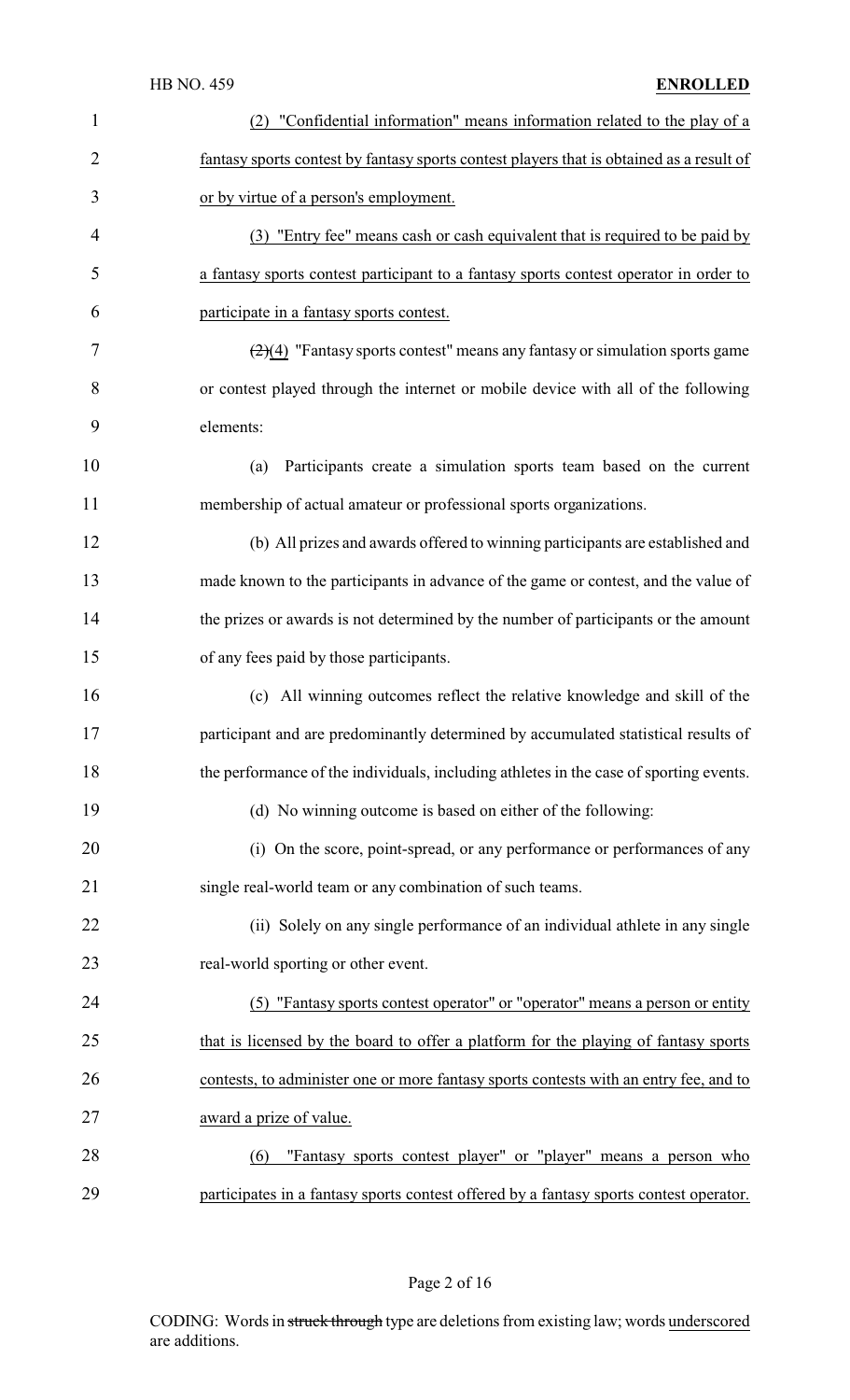| $\mathbf{1}$   | "Gross fantasy sports contest revenues" means the amount equal to the                    |
|----------------|------------------------------------------------------------------------------------------|
| $\overline{2}$ | total of all entry fees that a fantasy sports contest operator collects from all fantasy |
| 3              | sports contest players, multiplied by the location percentage for the state of           |
| 4              | Louisiana.                                                                               |
| 5              | "Location percentage" means, for each fantasy sports contest, the<br>(8)                 |
| 6              | percentage rounded to the nearest tenth of a percent of the total of entry fees          |
| 7              | collected from fantasy sports contest players located in the state of Louisiana,         |
| 8              | divided by the total entry fees collected from such players participating in fantasy     |
| 9              | sports contests.                                                                         |
| 10             | (9) "Net revenue" means for all fantasy sports contests, the amount equal to             |
| 11             | the total entry fees collected from all participants entering such fantasy sports        |
| 12             | contests, less the winnings paid to participants in the contests.                        |
| 13             | $\ast$<br>$\ast$<br>$\ast$                                                               |
| 14             | §304. Gaming Control Board; duties and powers                                            |
| 15             | A. The board shall perform the duties and functions as authorized by the                 |
| 16             | provisions of this Chapter and the regulatory authority with respect to the regulation   |
| 17             | of fantasy sports contests as provided by R.S. 27:15                                     |
| 18             | B. The board shall adopt, pursuant to the Administrative Procedure Act, all              |
| 19             | rules necessary to implement, administer, and regulate fantasy sports contests as        |
| 20             | authorized in this Chapter. The rules shall include but not be limited to the            |
| 21             | following:                                                                               |
| 22             | (1) The issuance of any license, contract, or permit authorized by this Chapter,         |
| 23             | subject to regulation of the board.                                                      |
| 24             | (2) The methods of and forms and procedures for making an application for                |
| 25             | a license, contract, or permit to be considered by the board.                            |
| 26             | (3) The methods of and forms for providing to the board information                      |
| 27             | concerning a person's family, habits, character, associates, criminal record, business   |
| 28             | activities, and financial affairs.                                                       |
| 29             | (4) Enforcement of this Chapter, gaming laws administered by the board, and              |
| 30             | rules of the board, including imposition and collection of fines, penalties, and other   |

# Page 3 of 16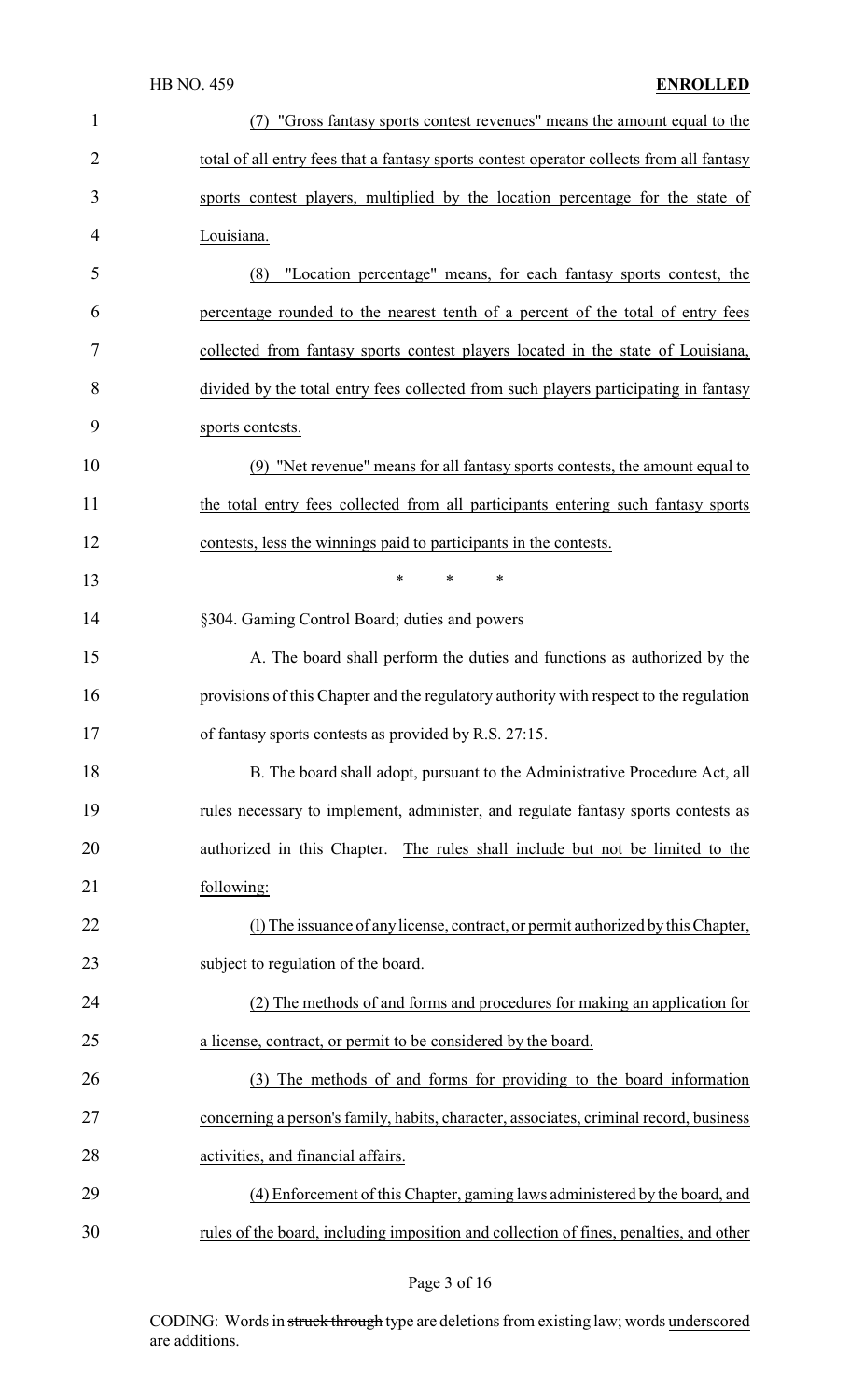sanctions which may be imposed by the board against an operator or any other 2 licensee or permittee of the board. (5) A procedure requiring the withholding of winnings of persons who have outstanding child support arrearages or owing child support overpayments. Winnings shall include only payments for which the operator licensed under this Chapter is required to file form W2-G, or a substantially equivalent form, with the United States Internal Revenue Service. (a) The board may require that the agency reporting current child support arrearages or overpayments provide information relating to such arrearages or overpayments in a manner, format, or record approved by the board that gives the operator licensed under the Chapter real-time or immediate electronic database access to the information. If the information relating to such arrearages or overpayments by the agency reporting current child support arrearages or overpayments is not available through real-time or immediate electronic database access, the operator shall not be responsible for withholding cash gaming winnings in accordance with the provisions of this Subparagraph. (b) The board or operator licensed under this Chapter, including any of its officers, employees, attorneys, accountants, or other agents, shall not be civilly or criminally liable to any person, including any player, for any disclosure of information made in accordance with this Section, for encumbering or surrendering assets in response to information provided bythe Department of Children and Family Services, or for any claims for damages arising from withholding or failing to withhold any winnings, based upon information provided to it. (c) If any operator licensed under this Chapter determines that the winner is a player who has outstanding child support arrearages or owes child support overpayments, the operator licensed under this Chapter shall deduct the child support arrearage or child support overpayment from the payment of the winnings. The deducted amount shall be forwarded to the Department of Children and Family Services within seven days and the operator licensed under this Chapter shall pay the remainder to the player who has outstanding child support arrearages or owes child

#### Page 4 of 16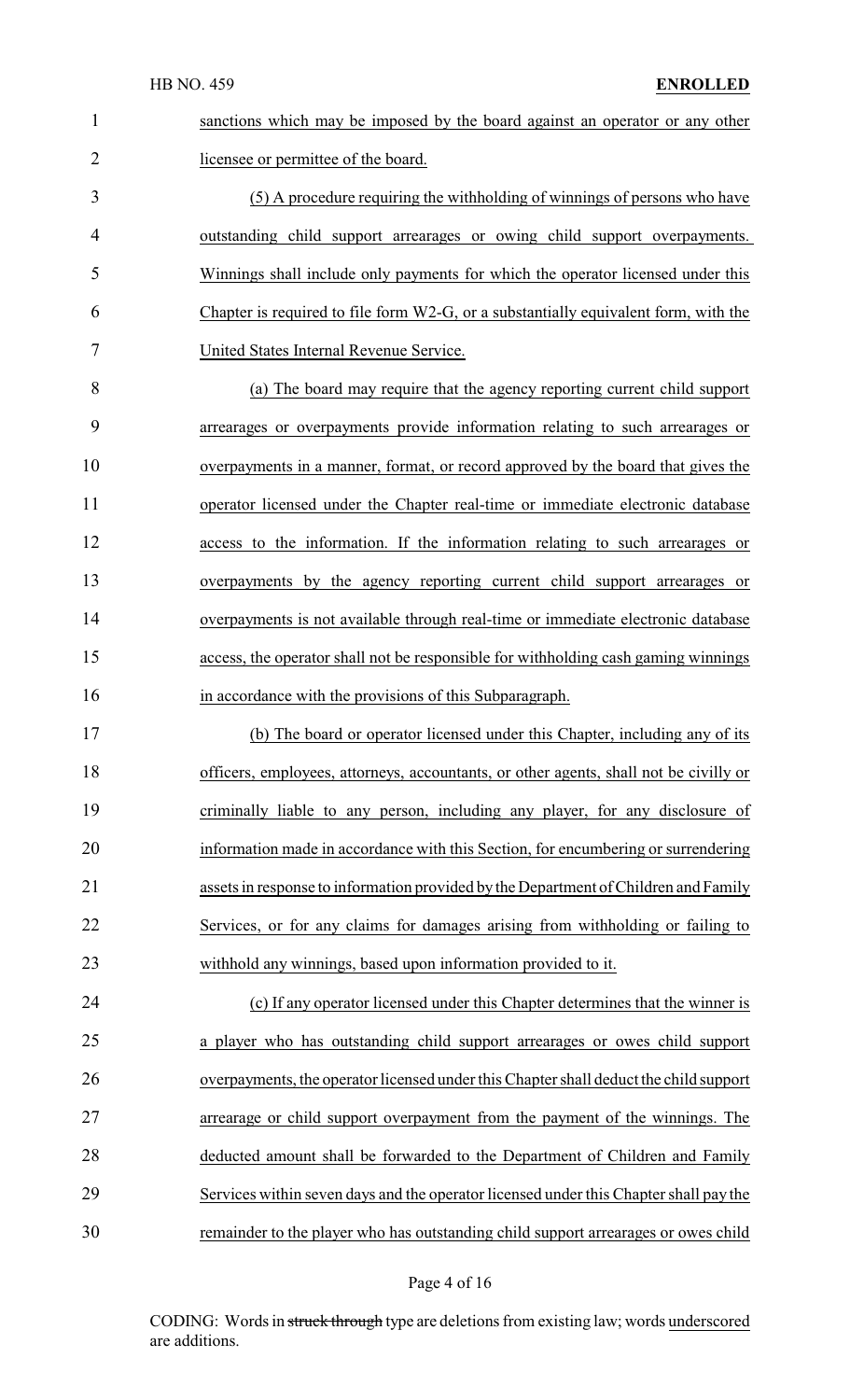| $\mathbf{1}$   | support overpayments. If the remainder is equal to or less than zero, the player who  |
|----------------|---------------------------------------------------------------------------------------|
| $\overline{2}$ | has an outstanding child support arrearage or child support overpayment shall not     |
| 3              | receive a payment.                                                                    |
| 4              | (d) Any operator licensed under this Chapter may deduct an administrative             |
| 5              | fee from each payment of winnings, of players who have outstanding child support      |
| 6              | arrearages or owe child support overpayments per singular or periodic payment, not    |
| 7              | to exceed thirty-five dollars.                                                        |
| 8              | (e) The board shall also require that the operator licensed under this Chapter        |
| 9              | to adopt procedures designed to prevent employees from willfully failing to withhold  |
| 10             | payments of winnings from players who have outstanding child support arrearages       |
| 11             | or child support overpayments, based upon the information provided by the             |
| 12             | Department of Children and Family Services that allows the operator to identify such  |
| 13             | persons.                                                                              |
| 14             | $(f)$ Not later than July 1, 2019, the board shall institute rule making procedures   |
| 15             | as necessary to implement the provisions of this Paragraph.                           |
| 16             | C.(1) Subject to the provisions of Article VII, Section 2.1 of the Constitution       |
| 17             | of Louisiana, and in accordance with the Administrative Procedure Act, the board      |
| 18             | may assess and provide for the imposition and collection of such fees as may be       |
| 19             | necessary to defray administrative costs associated with the application for and the  |
| 20             | investigation, granting, or renewal of licenses and permits.                          |
| 21             | (2) Any fine or other monetary penalty collected by the board or its staff shall      |
| 22             | be remitted to state treasury for deposit into the state general fund.                |
| 23             | D. Upon direction of the board, the office of state police and the attorney           |
| 24             | general shall submit proposed rules to the board for consideration, modification, and |
| 25             | promulgation as provided in this Section.                                             |
| 26             | E. The board shall not adopt rules and regulations pertaining to campaign             |
| 27             | finance and contributions which are more restrictive than the provisions of law found |
| 28             | generally in Chapter 11 of Title 18 of the Louisiana Revised Statutes of 1950, and    |
| 29             | specifically in R.S. $18:1505.2(L)$ .                                                 |
| 30             | $\ast$<br>$\ast$<br>∗                                                                 |

Page 5 of 16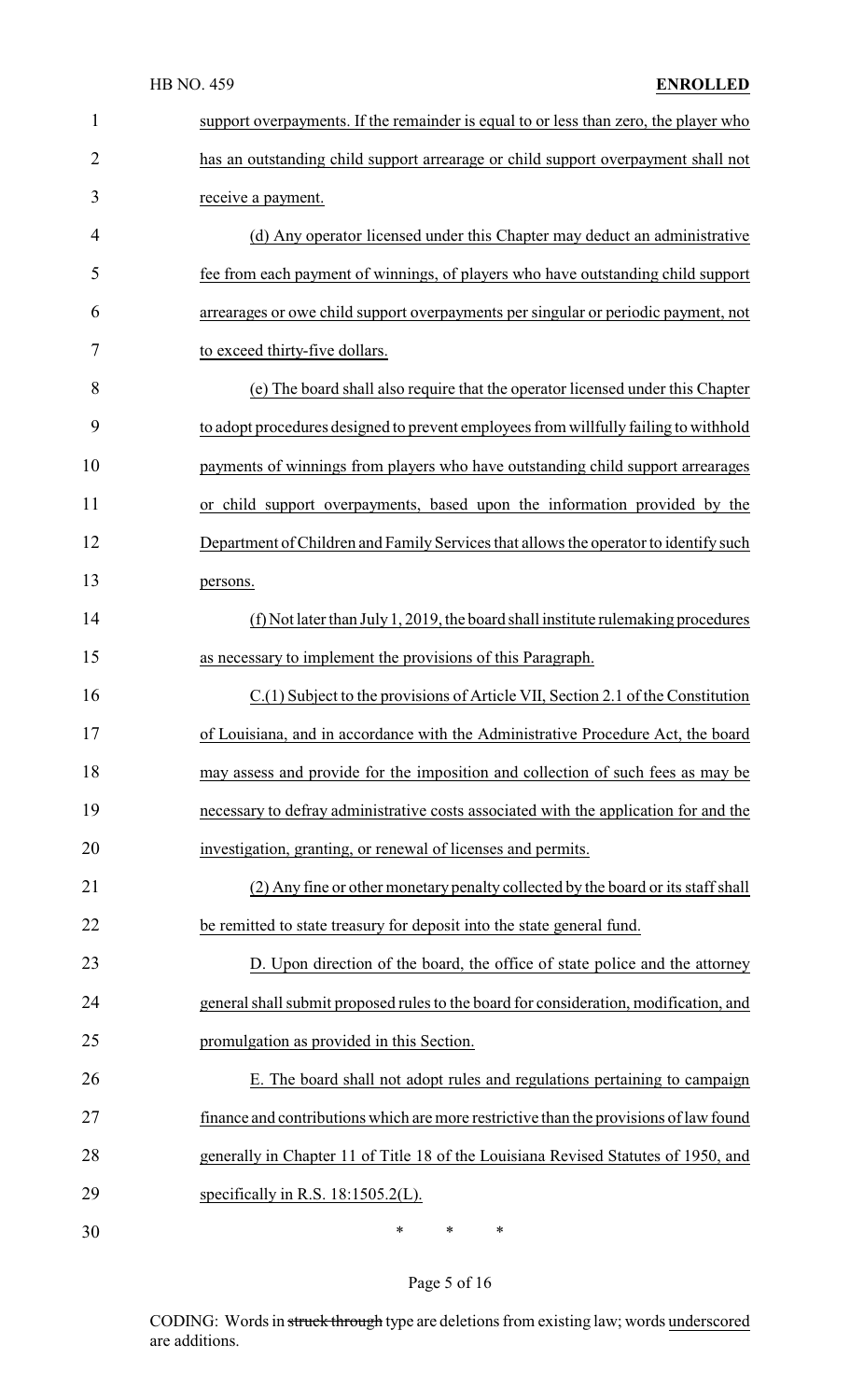| $\mathbf{1}$   | §306. Licensing of fantasy sports contest operators                                     |
|----------------|-----------------------------------------------------------------------------------------|
| $\overline{2}$ | A. No fantasy sports contest operator shall offer any fantasy sports contest            |
| 3              | in this state without first being licensed by the board. Applications for licensure     |
| 4              | shall be on forms provided by the board.                                                |
| 5              | B. Before obtaining a license to offer fantasy sports contests in this state, a         |
| 6              | fantasy sports contest operator shall:                                                  |
| 7              | (1) Be a person domiciled in Louisiana or a domestic business entity with a             |
| 8              | certificate of existence from the Secretary of State and in good standing or a foreign  |
| 9              | corporation with a certificate of authority to transact business in this state from the |
| 10             | Secretary of State and in good standing.                                                |
| 11             | Demonstrate to the board that the operator is suitable for licensing<br>(2)             |
| 12             | pursuant to R.S. 27:28.                                                                 |
| 13             | C. Any fantasy sports contest operator that allows its license to lapse,                |
| 14             | without requesting an extension of time to file for renewal of the license, shall be    |
| 15             | required to resubmit an initial application for licensure. An extension may be          |
| 16             | granted by the board upon receipt of a written request prior to the lapse of the        |
| 17             | license.                                                                                |
| 18             | D. A license issued by the board to a fantasy sports contest operator shall not         |
| 19             | be transferable.                                                                        |
| 20             | §307. Issuance or denial of license                                                     |
| 21             | A. The board shall consider all applications for licensure and shall issue a            |
| 22             | valid license to an applicant that meets the criteria set forth in this Chapter.        |
| 23             | B. The board shall deny a license to any applicant who does not meet the                |
| 24             | criteria as set forth in this Chapter and as established by the board.                  |
| 25             | C. The board shall issue or deny an operator's license within sixty days of             |
| 26             | receipt of an application for licensure. If a license is not issued, the board shall    |
| 27             | provide the operator with specific reasons for not issuing a license.                   |
| 28             | D. A license issued by the board to a fantasy sports contest operator shall not         |
| 29             | be transferable.                                                                        |
| 30             | §308. License requirements                                                              |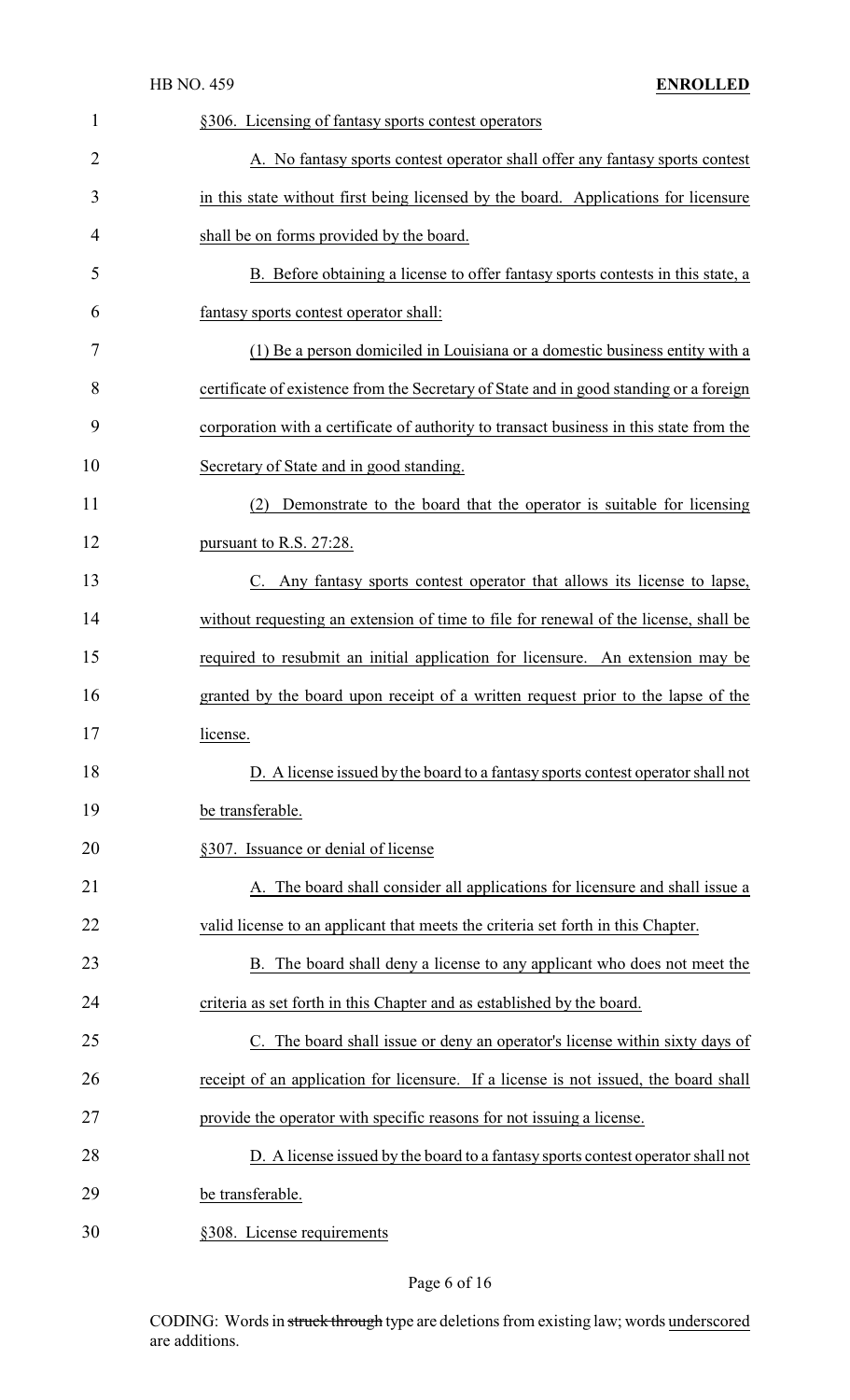| $\mathbf{1}$   | A. As a condition of licensure, a fantasy sports contest operator shall submit         |
|----------------|----------------------------------------------------------------------------------------|
| $\overline{2}$ | evidence to the board that the operator has established and will implement             |
| 3              | commercially reasonable procedures for fantasy sports contests with an entry fee       |
| 4              | that:                                                                                  |
| 5              | (1) Prevent employees of the fantasy sports contest operator, and relatives            |
| 6              | of an employee living in the same household as an employee of an operator, from        |
| 7              | competing in fantasy sports contests offered by an operator in which the operator      |
| 8              | offers a cash prize to the general public.                                             |
| 9              | Prevent sharing of confidential information that could affect fantasy<br>(2)           |
| 10             | sports contests with third parties until the information is made publicly available.   |
| 11             | (3) Provide that no winning outcome is based on the score, point spread, or            |
| 12             | any performance of any single actual sports team or combination of such teams or       |
| 13             | solely on any single performance of an individual athlete or participant in any single |
| 14             | actual sporting event.                                                                 |
| 15             | (4) Ensure that any of following persons do not participate in fantasy sports          |
| 16             | contests:                                                                              |
| 17             | (a) Athletes and individuals who participate in or officiate a game or                 |
| 18             | competition that is the subject of a fantasy sports contest.                           |
| 19             | (b) Any sports agent, team employee, referee, or league official associated            |
| 20             | with a sport or athletic event.                                                        |
| 21             | (5) Verify that a fantasy sports contest player is twenty-one years of age or          |
| 22             | older.                                                                                 |
| 23             | Provide fantasy sports contest players with access to information on<br>(6)            |
| 24             | responsible play.                                                                      |
| 25             | Provide fantasy sports contest players with access to information on                   |
| 26             | seeking assistance regarding compulsive or problem gambling.                           |
| 27             | (8) Provide fantasy sports contest players with access to the fantasy sports           |
| 28             | contest player's play history and account details.                                     |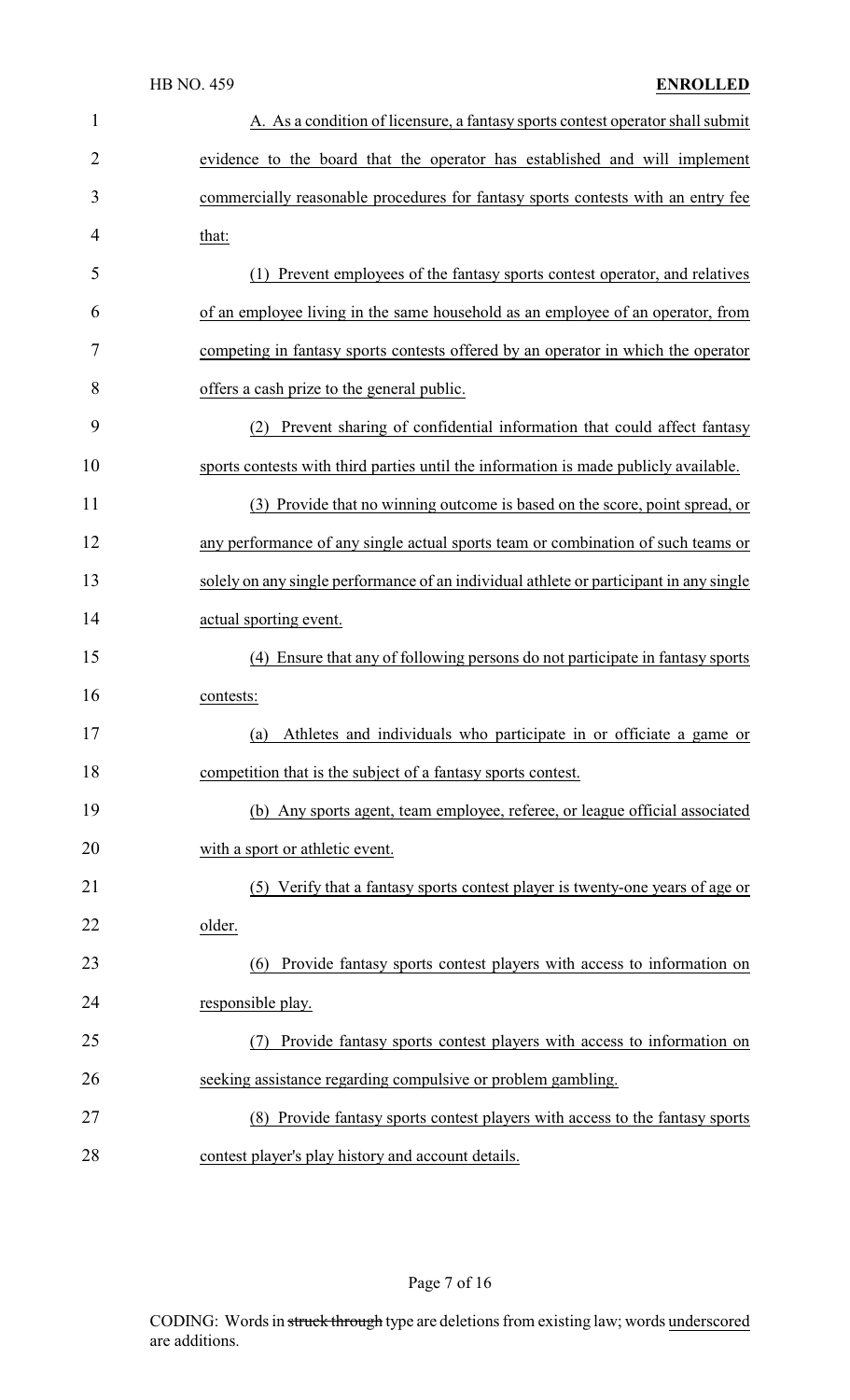| $\mathbf{1}$   | (9) Allow individuals to restrict themselves from entering a fantasy sports             |
|----------------|-----------------------------------------------------------------------------------------|
| $\overline{2}$ | contest upon request and provide reasonable steps to prevent the person entering        |
| 3              | fantasy sports contests offered by an operator.                                         |
| 4              | (10) Disclose the limit on the number of entries that a fantasy sports contest          |
| 5              | player may submit in a fantasy sports contest and provide reasonable steps to prevent   |
| 6              | players from submitting more than the limit.                                            |
| 7              | (11) Segregate fantasy sports contest player funds from operational funds or            |
| 8              | maintain a reserve that exceeds the amount of player funds on deposit, which may        |
| 9              | not be used for operational activities. Reserve funds may take the form of cash, cash   |
| 10             | equivalents, payment process reserves, payment processor receivables, an                |
| 11             | irrevocable letter of credit, a bond, or a combination thereof, in the amount that must |
| 12             | exceed the total balances of the fantasy sports contest players' accounts.              |
| 13             | B. A fantasy sports contest operator shall not offer fantasy sports contests            |
| 14             | based on the performances of participants in high school or youth athletic events.      |
| 15             | C. A fantasy sports contest operator shall not offer a fantasy sports contest           |
| 16             | to the general public that does not establish and make known all prizes and awards      |
| 17             | offered to winning participants in advance of the game or contest.                      |
| 18             | D. A licensed fantasy sports contest operator shall:                                    |
| 19             | Annually contract with a certified public accountant to conduct an<br>(1)               |
| 20             | independent audit that is consistent with the standards accepted by the American        |
| 21             | Institute of Certified Public Accountants.                                              |
| 22             | (2) Submit to the board a copy of the audit report.                                     |
| 23             | Allowing underage persons to play fantasy sports contests; penalties;<br>§309.          |
| 24             | revocation hearing                                                                      |
| 25             | A.(1) No person licensed pursuant to the provisions of this Chapter, or any             |
| 26             | agent or employee thereof, shall allow a person under the age of twenty-one years       |
| 27             | to be a fantasy sports contest player.                                                  |
| 28             | (2) No person licensed pursuant to the provisions of this Chapter, or any               |
| 29             | agent or employee thereof, shall allow a person to participate in a fantasy sports      |
| 30             | contest in a parish in which, at the election held pursuant to R.S. 27:303, a majority  |

Page 8 of 16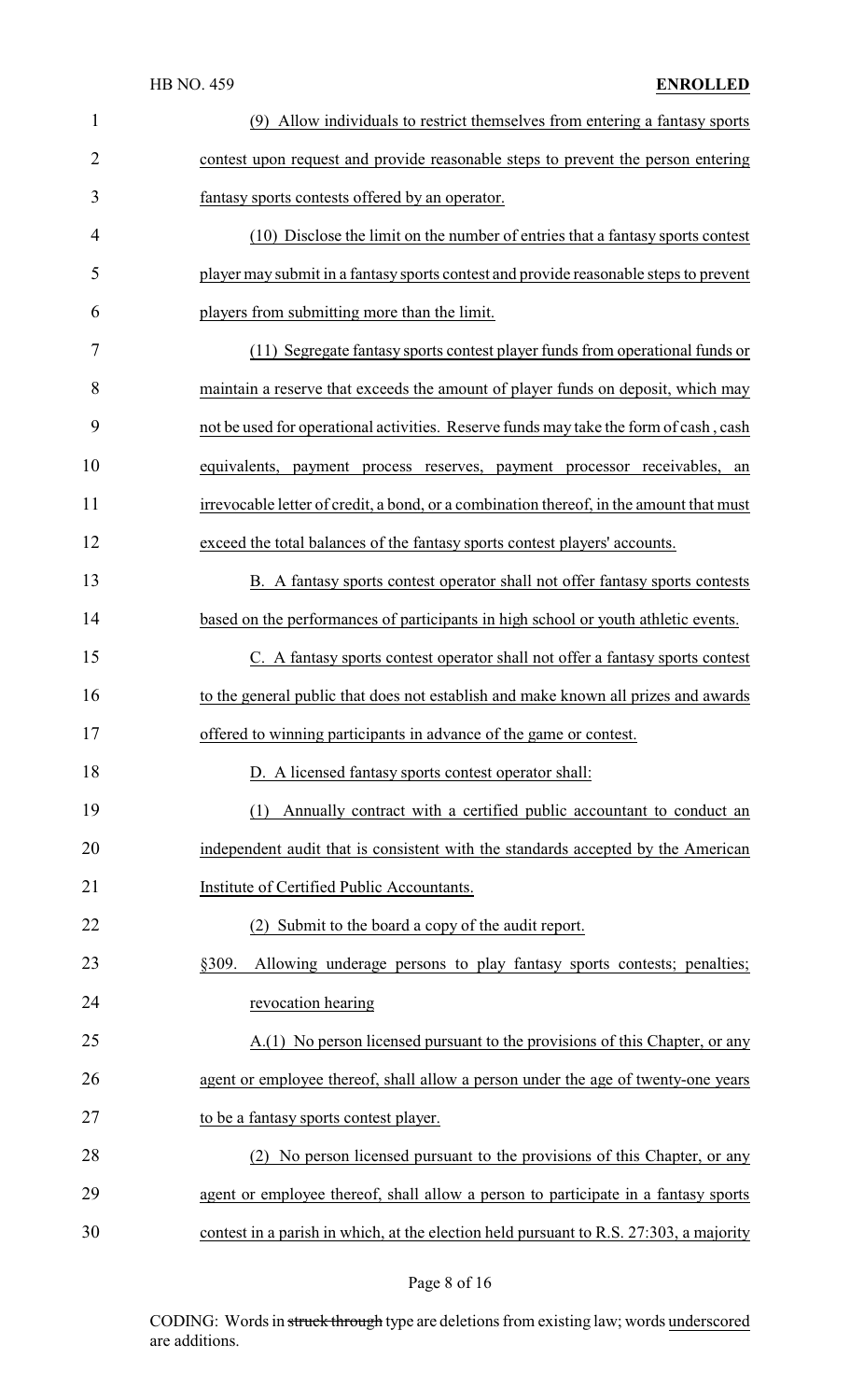|                | <b>HB NO. 459</b><br><b>ENROLLED</b>                                                    |
|----------------|-----------------------------------------------------------------------------------------|
| 1              | of the qualified electors in the parish voting on the proposition to authorize fantasy  |
| $\overline{2}$ | sports contests in the parish voted against the proposition.                            |
| 3              | B.(1) The person licensed pursuant to the provisions of this Chapter shall              |
| 4              | withhold all winnings from fantasy sports contest players who are determined to be      |
| 5              | under the age of twenty-one years and from fantasy sports contest players               |
| 6              | participating in a fantasy sports contest in a parish in which, at the election held    |
| 7              | pursuant to R.S. 27:303, a majority of the qualified electors in the parish voting on   |
| 8              | the proposition to authorize fantasy sports contests in the parish voted against the    |
| 9              | proposition.                                                                            |
| 10             | (2) The person licensed pursuant to the provisions of this Chapter shall each           |
| 11             | quarter report and remit to the division all winnings withheld from fantasy sports      |
| 12             | contest players pursuant to the provisions of this Section.                             |
| 13             | $C(1)$ Violations of Paragraph $(A)(1)$ of this Section shall be penalized by the       |
| 14             | division as follows:                                                                    |
| 15             | (a) If the licensee, his employee, or agent reasonably believed that the person         |
| 16             | was twenty-one years of age or older:                                                   |
| 17             | For a first or second violation, a fine of one thousand dollars shall be<br>(i)         |
| 18             | imposed.                                                                                |
| 19             | (ii) For a third or subsequent violation, a license revocation hearing shall be         |
| 20             | conducted at which time the board shall determine whether or not there are              |
| 21             | extenuating circumstances pursuant to which a license suspension or revocation          |
| 22             | should not be imposed. At the conclusion of the hearing, the board may revoke or        |
| 23             | suspend the license or, in lieu of the revocation or suspension of a license, the board |
| 24             | may impose a civil penalty not to exceed fifty thousand dollars for each violation.     |
| 25             | Payment of the civil penalty shall be a requirement for the retention of the license    |
| 26             | held by the entity.                                                                     |
| 27             | If the licensee, his employee, or agent is shown to have known or<br>(b)                |
| 28             | reasonably believed he was allowing a person under the age of twenty-one years to       |
| 29             | be a fantasy sports contest player, or for allowing a person under the age of fifteen   |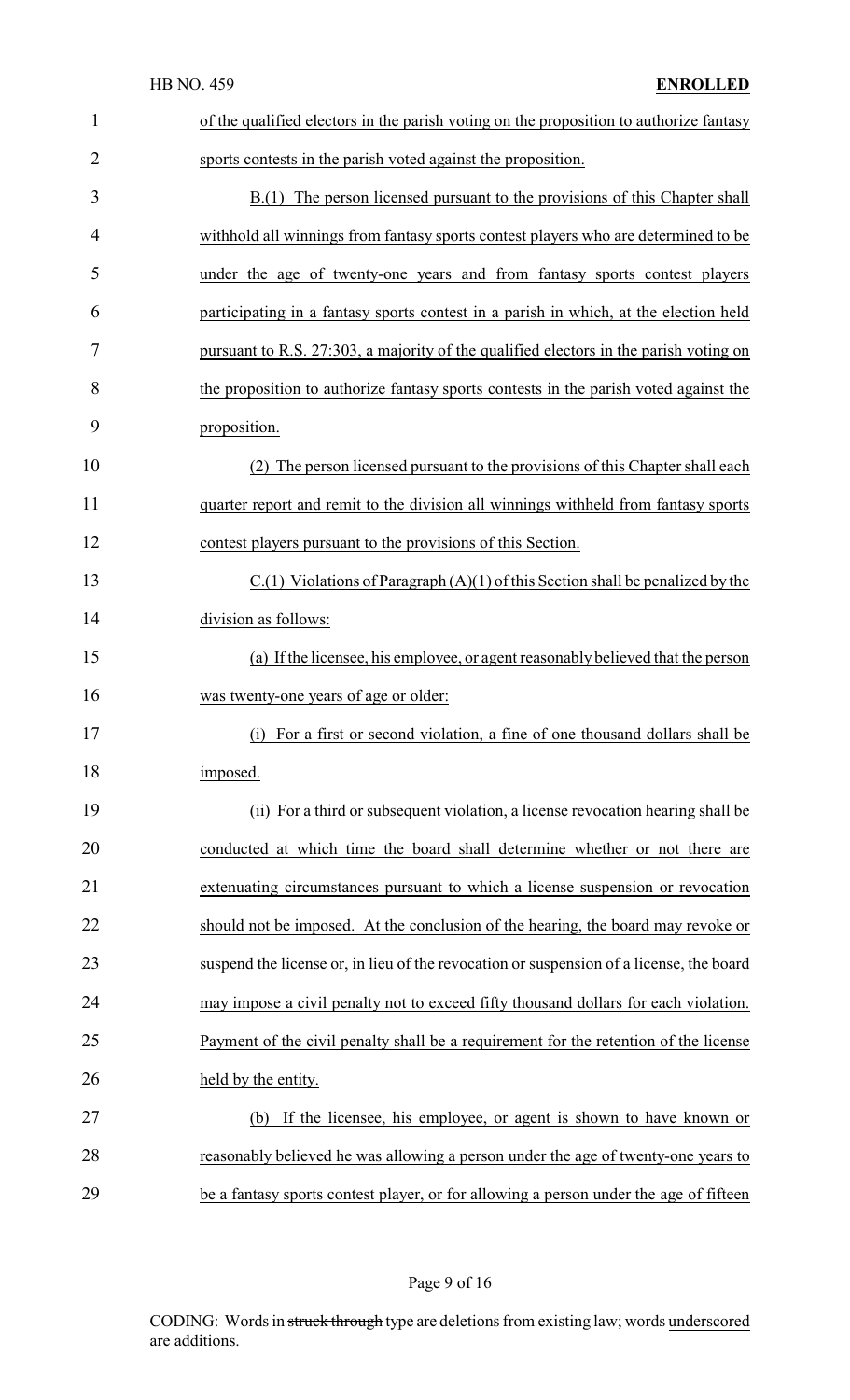| $\mathbf{1}$   | years to be a fantasy sports contest player regardless of what the licensee, his      |
|----------------|---------------------------------------------------------------------------------------|
| $\overline{2}$ | employee, or agent knew or reasonably believed about the age of that person:          |
| 3              | (i) For a first or second violation, license revocation may be imposed.               |
| 4              | (ii) For a first or second violation, a fine of one thousand dollars shall be         |
| 5              | imposed if the license is not revoked.                                                |
| 6              | (iii) For a third or subsequent violation, a license revocation hearing shall be      |
| 7              | conducted at which time the board shall determine whether or not there are            |
| 8              | extenuating circumstances pursuant to which a license suspension or revocation        |
| 9              | should not be imposed. At the conclusion of the hearing, the board may revoke or      |
| 10             | suspend a license or, in lieu of the revocation or suspension of a license, the board |
| 11             | may impose a civil penalty not to exceed fifty thousand dollars for each violation.   |
| 12             | Payment of the civil penalty shall be a requirement for the retention of the license  |
| 13             | held by the entity.                                                                   |
| 14             | (2) Violations of Paragraph $(A)(2)$ of this Section shall be penalized by the        |
| 15             | division as follows:                                                                  |
| 16             | For a first or second violation, license revocation may be imposed.<br>(a)            |
| 17             | (b) For a first or second violation, a fine of one thousand dollars shall be          |
| 18             | imposed if the license is not revoked.                                                |
| 19             | (c) For a third or subsequent violation, a license revocation hearing shall be        |
| 20             | conducted at which time the board shall determine whether or not there are            |
| 21             | extenuating circumstances pursuant to which a license suspension or revocation        |
| 22             | should not be imposed. At the conclusion of the hearing, the board may revoke or      |
| 23             | suspend a license or, in lieu of the revocation or suspension of a license, the board |
| 24             | may impose a civil penalty not to exceed fifty thousand dollars for each violation.   |
| 25             | Payment of the civil penalty shall be a requirement for the retention of the license  |
| 26             | held by the entity.                                                                   |
| 27             | D.(1) A licensee shall be provided notice of the charged violation and may            |
| 28             | concede the violation and accept the penalty or may deny the violation and demand     |
| 29             | a hearing be held, pursuant to R.S. 27:25, to make a determination regarding the      |
| 30             | charge.                                                                               |

# Page 10 of 16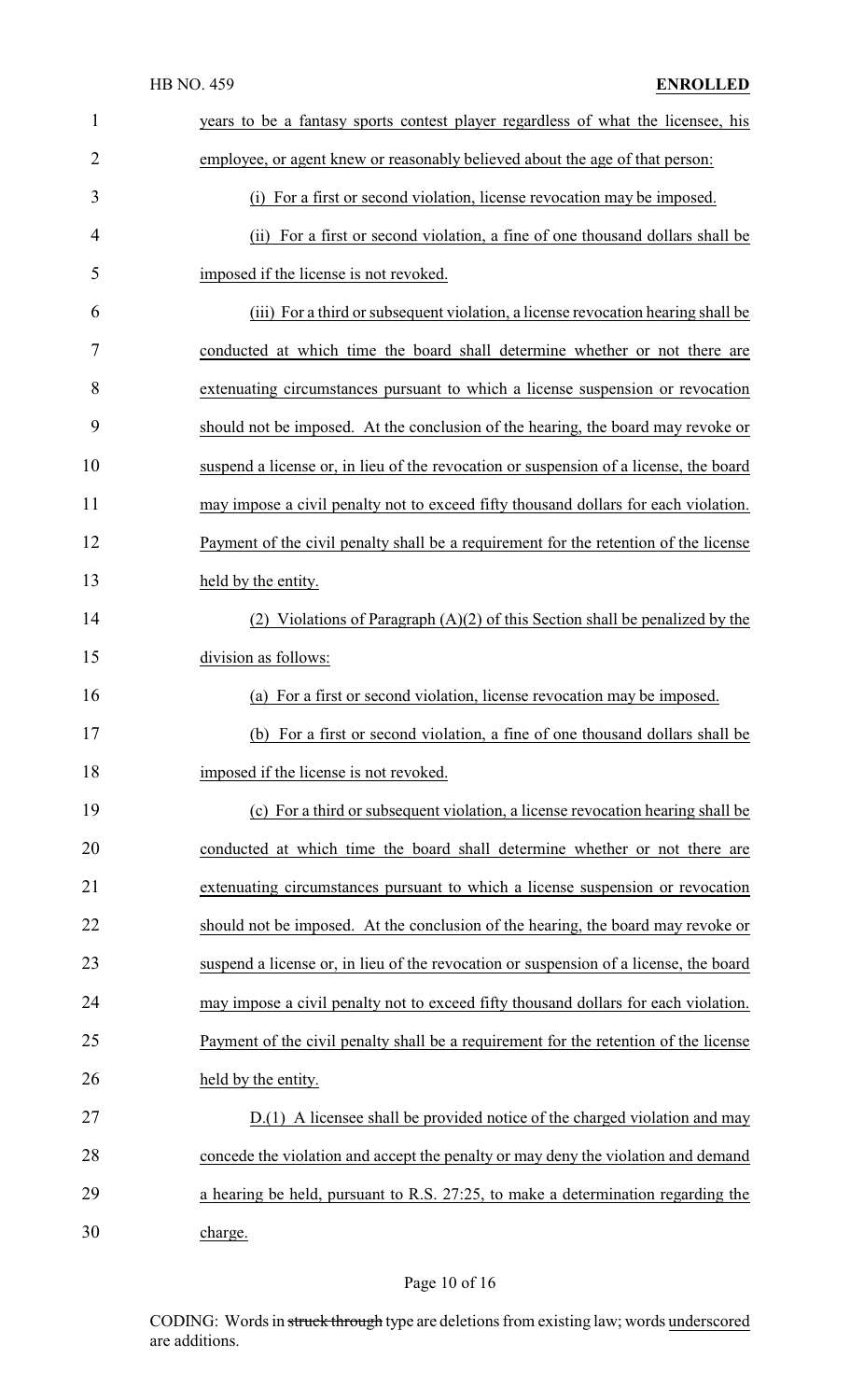| $\mathbf{1}$   | (2) A violation shall have occurred only if the charged violation is conceded         |
|----------------|---------------------------------------------------------------------------------------|
| $\overline{2}$ | by the licensee to have occurred or is found to have occurred at a hearing held for   |
| 3              | that purpose.                                                                         |
| 4              | For the purposes of determining whether a second or subsequent<br>(3)                 |
| 5              | violation has occurred, every violation shall have occurred on a separate occasion,   |
| 6              | at the same licensed location, and only violations that have occurred within a one-   |
| 7              | year period, regardless of when they were charged, conceded, or found to have         |
| 8              | occurred, shall be considered.                                                        |
| 9              | For persons having more than one license issued pursuant to the<br>(4)                |
| 10             | provisions of this Chapter, license revocation as provided in this Subsection, shall  |
| 11             | apply only to the license of the fantasy sports contest operator of the platform on   |
| 12             | which the violation occurred.                                                         |
| 13             | $E(1)$ It is unlawful for any person under twenty-one years of age to be a            |
| 14             | fantasy sports contest player.                                                        |
| 15             | (2) Whoever violates the provisions of this Subsection shall be fined not             |
| 16             | more than one hundred dollars.                                                        |
| 17             | (3) Any person apprehended while violating the provisions of this                     |
| 18             | Subsection may be issued a citation by the apprehending law enforcement officer,      |
| 19             | which shall be paid in the same manner as provided for the offenders of local traffic |
| 20             | violations.                                                                           |
| 21             | §310. Reporting of gaming proceeds                                                    |
| 22             | An operator shall periodically report the following information to the                |
| 23             | division, which is not confidential and shall be available for public inspection:     |
| 24             | The operator's gross fantasy sports contest revenues.<br>(1)                          |
| 25             | The operator's net revenue.<br>(2)                                                    |
| 26             | (3) Quarterly and annual financial statements regarding their operations in           |
| 27             | Louisiana submitted to the division that present historical data, including annual    |
| 28             | financial statements that have been audited by an independent certified public        |
| 29             | accountant as required by R.S. 27:308(D).                                             |

# Page 11 of 16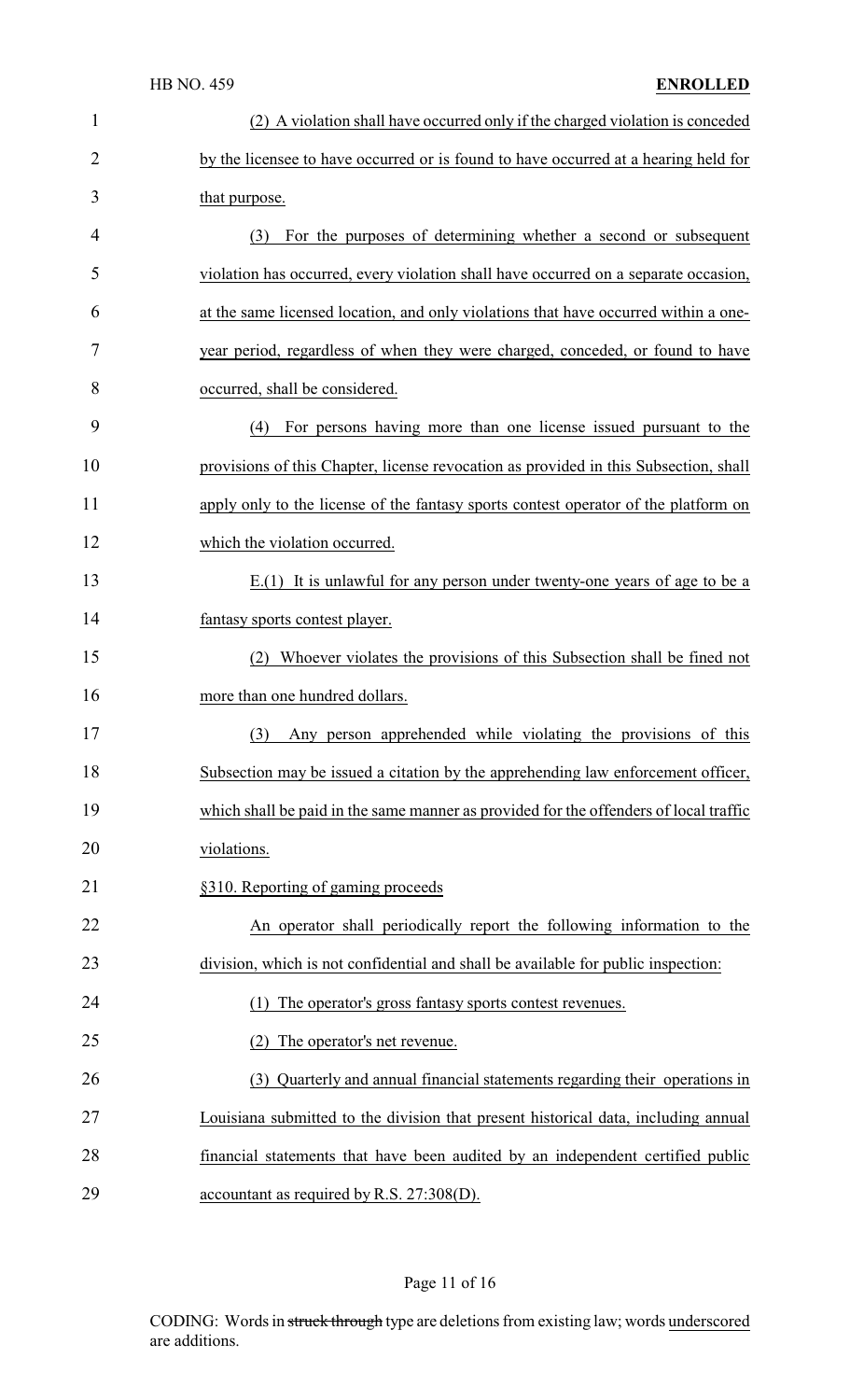| $\mathbf{1}$   | §311. Child support orders                                                                  |
|----------------|---------------------------------------------------------------------------------------------|
| $\overline{2}$ | A. The legislature further finds and declares it to be the public policy of the             |
| 3              | state that parents should provide financial support to their minor children who cannot      |
| 4              | care for themselves. Thus, intervention by the state, through the enforcement of child      |
| 5              | support orders and the collection of child support, is in the best interest of its citizens |
| 6              | and is necessary when the parents fail to meet their support obligations. Since             |
| 7              | children are adversely affected when parents who have outstanding support                   |
| 8              | obligations divert their financial support to gaming, a parent's winnings from money        |
| 9              | diverted from a child's support should be applied to the parent's outstanding support       |
| 10             | obligations. The legislature further finds and declares that this policy is consistent      |
| 11             | with the public policy of protecting the general welfare of the state's people.             |
| 12             | B. In accordance with this finding, the Department of Children and Family                   |
| 13             | Services shall report to the joint committees on Civil Law and Procedure and                |
| 14             | Judiciary A, no later than fifteen days following the commencement of the regular           |
| 15             | legislative session each year, on the interception and seizure of gaming winnings for       |
| 16             | the payment of child support and overpayments owed to the department. This report           |
| 17             | shall be a public record and shall include but not be limited to the total dollar amount    |
| 18             | of winnings intercepted pursuant to this Section and the dollar amount of each              |
| 19             | intercepted.                                                                                |
| 20             | §312. Civil penalties; adoption of schedule of penalties                                    |
| 21             | A.(1) All civil penalties for violations of this Chapter or any rule of the board           |
| 22             | governing this Chapter shall be adopted as a schedule of penalties.                         |
| 23             | (2) The Louisiana Gaming Control Board shall adopt as a rule the schedule                   |
| 24             | of penalties provided for by this Subsection. All rules shall be adopted pursuant to        |
| 25             | the provisions of the Administrative Procedure Act.                                         |
| 26             | B.(1) The board or division, as may be applicable, shall review the penalty                 |
| 27             | schedule provided for in Subsection A of this Section to determine whether a penalty        |
| 28             | provided for in the penalty schedule is appropriate and applicable to a particular          |
| 29             | violation and, if the issuance of a civil penalty is warranted, may impose the              |
| 30             | applicable appropriate penalty.                                                             |

# Page 12 of 16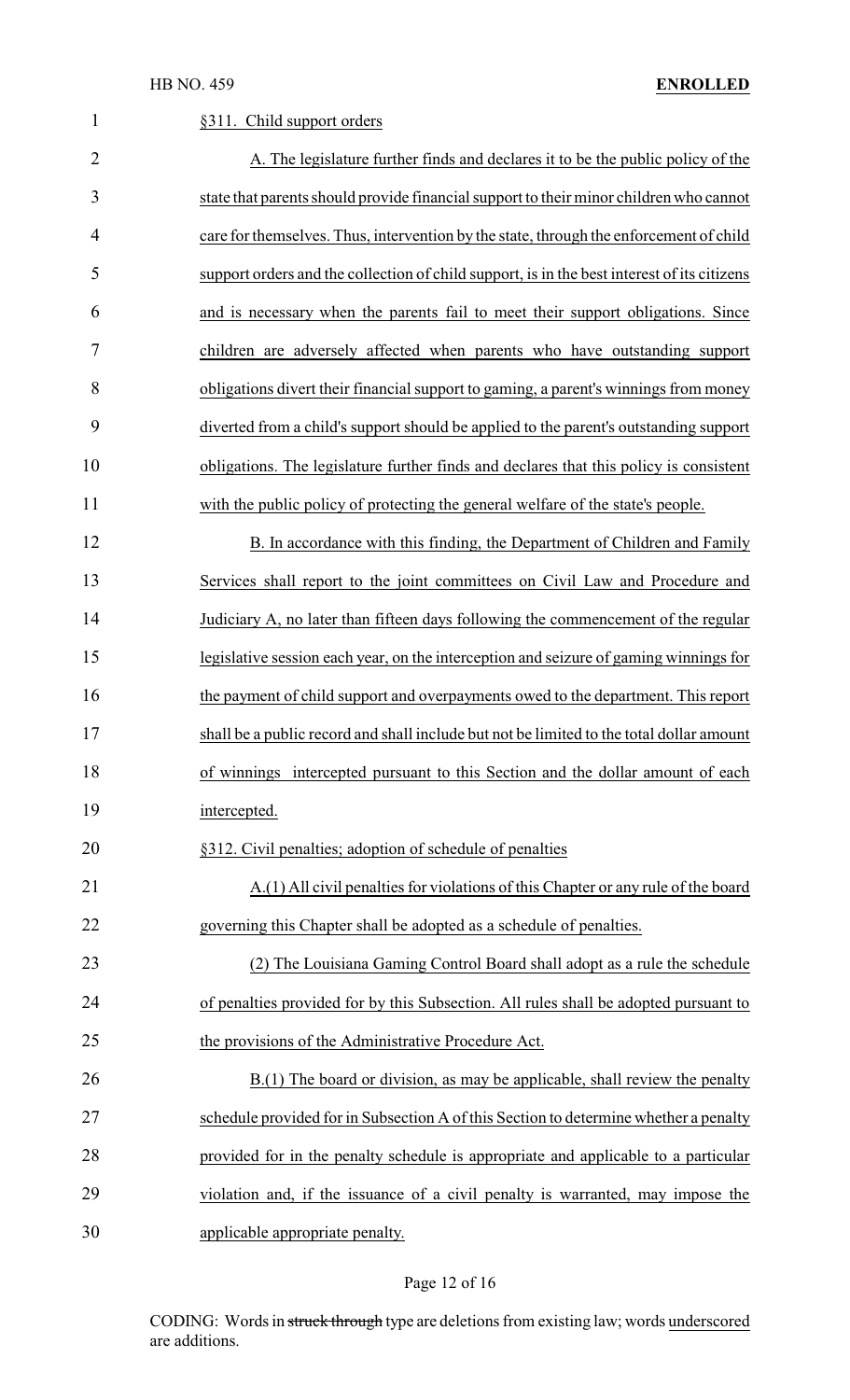| $\mathbf{1}$   | (2) Any hearing officer of the board shall review the penalty schedule                  |
|----------------|-----------------------------------------------------------------------------------------|
| $\overline{2}$ | provided for in Subsection A of this Section to determine whether a penalty provided    |
| 3              | for in the penalty schedule and issued by the board or division, as may be applicable,  |
| 4              | is appropriate and applicable to a particular violation.                                |
| 5              | C. A civil penalty shall not exceed fifty thousand dollars for each violation           |
| 6              | of any provision of this Chapter or rule of the board.                                  |
| 7              | $D(1)$ For the purposes of this Chapter violations shall be determined as               |
| 8              | follows:                                                                                |
| 9              | (a) An operator shall be provided notice of the charged violation and may               |
| 10             | admit the violation and accept the penalty or may deny the violation and demand a       |
| 11             | hearing be held, pursuant to R.S. 27:25, to make a determination regarding the          |
| 12             | charge.                                                                                 |
| 13             | (b) For the purposes of determining whether a second or subsequent violation            |
| 14             | has occurred, each violation of the same rule or statutory provision shall have         |
| 15             | occurred on a separate occasion, by the same operator, and only violations that have    |
| 16             | occurred within a one-year period, regardless of when they were charged, admitted,      |
| 17             | or found to have occurred, shall be considered.                                         |
| 18             | (2) For operators having more than one license issued pursuant to the                   |
| 19             | provisions of this Chapter, civil penalties as provided in this Subsection shall apply  |
| 20             | only to the license incurring the violation.                                            |
| 21             | $E(1)$ Payment of the civil penalty shall be a requirement for the retention of         |
| 22             | any permit or license held by the entity which violated any such provisions.            |
| 23             | $(2)(a)$ Failure to remit civil penalties shall result in the shutdown of the           |
| 24             | platform of the operator who refused to remit the civil penalty. The provisions of this |
| 25             | Subparagraph shall apply only in those instances where no administrative hearing        |
| 26             | has been timely requested.                                                              |
| 27             | (b) Upon payment of the penalty, the platform may be reactivated.                       |
| 28             | F. If the operator contests the imposition of the civil penalty, the penalty shall      |
| 29             | be imposed only after an adjudicatory hearing is conducted pursuant to R.S. 27:25       |
| 30             | and a basis for imposition of the penalty is determined to exist.                       |

# Page 13 of 16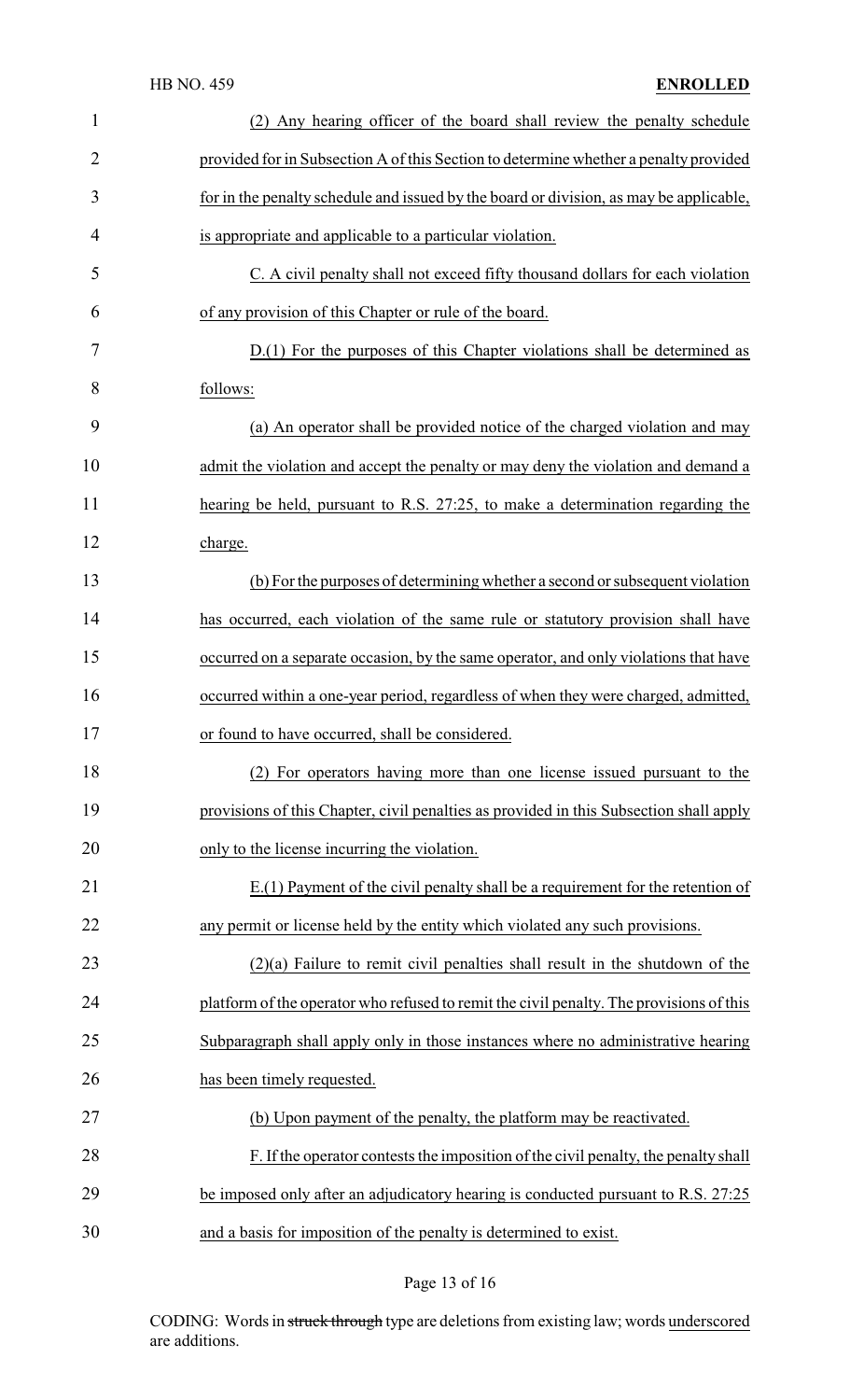|   | <b>HB NO. 459</b><br><b>ENROLLED</b>                                                |
|---|-------------------------------------------------------------------------------------|
| 1 | §313. Revocation or suspension of a license; civil penalty                          |
| 2 | The board or division, as may be applicable, shall initiate an<br>A.                |
| 3 | administrative action and may revoke or suspend the license or permit of any person |
| 4 | or the approval of any device issued pursuant to the provisions of this Chapter for |
| 5 | any of the following:                                                               |

 (1) The failure to meet the requirements of suitability as defined in this Chapter or in any rules adopted by the board.

 (2) The failure to meet the requirements for the issuance of a license as provided for in this Chapter or in any rules adopted by the board.

 (3) Repeated violations of any of the provisions of this Chapter or any rule of the board governing this Chapter. "Repeated violations" shall mean three violations of the same rule or statutory provision which have occurred on separate occasions by the same operator within a one-year period. The date of a violation shall be considered to be the date the citation for that violation is issued.

 B. For all other violations not listed in Subsection A of this Section, the board or division, as may be applicable, may issue a civil penalty pursuant to the provisions of this Section.

 C. In addition to or in lieu of the revocation or suspension of a license issued pursuant to the provisions of this Chapter, the board or division, as may be applicable, may impose a civil penalty not to exceed fifty thousand dollars for each violation of any provision of this Chapter or any rule of the board governing this Chapter.

 D. In lieu of revocation or suspension of a license, the licensee may enter into a consent agreement or settlement to pay a penalty not to exceed fifty thousand 25 dollars. No consent agreement or settlement shall exceed fifty thousand dollars.

 E. No suspension imposed pursuant to the provisions of this Chapter shall exceed a period of thirty days.

§314. Investigations and violations

 A. The division shall conduct such investigations, hearings, and inquiries as it deems necessary to fulfill its responsibilities under the provisions of this Chapter.

Page 14 of 16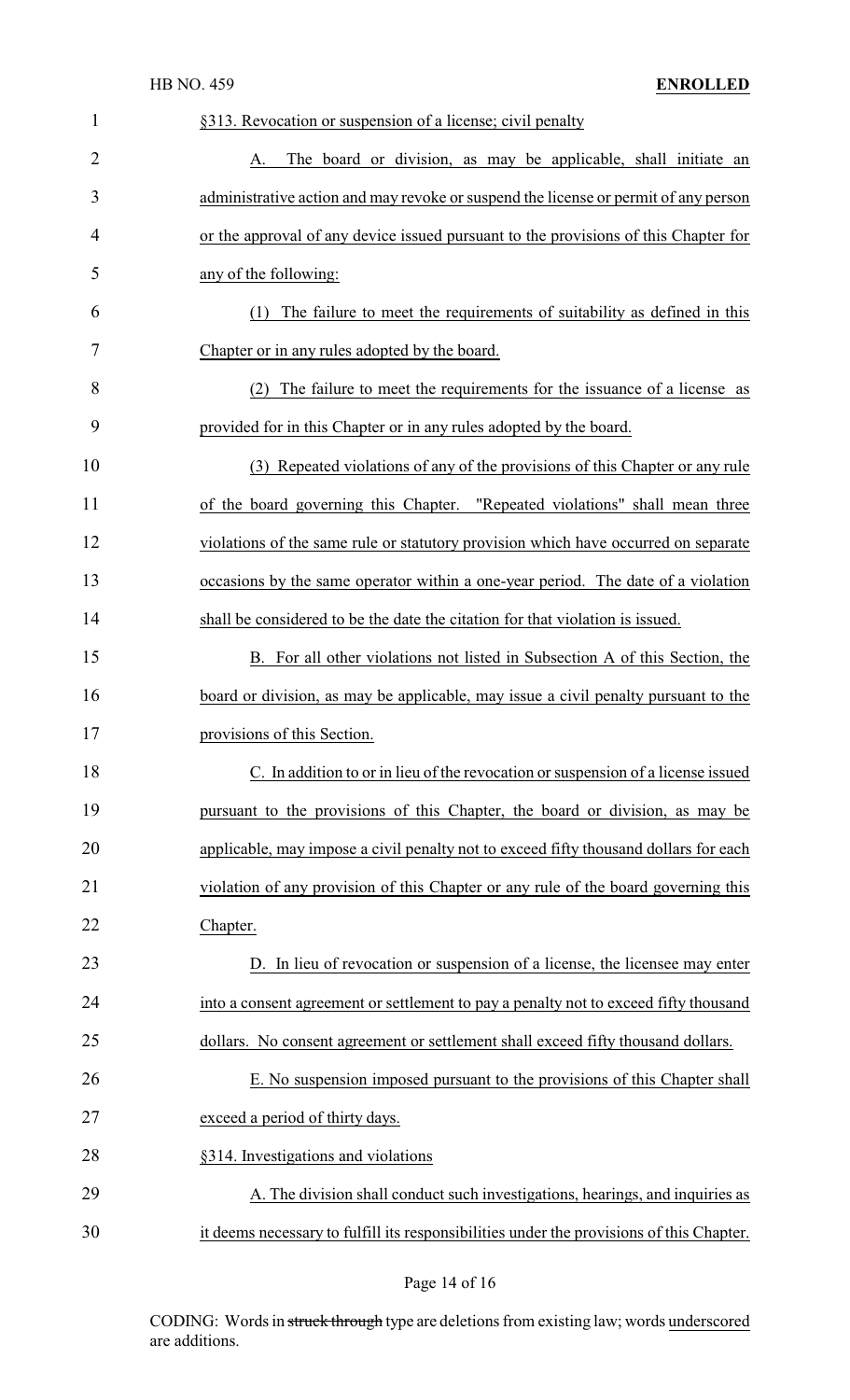| $\mathbf{1}$   | A license may be suspended prior to a hearing upon a written finding of danger to         |
|----------------|-------------------------------------------------------------------------------------------|
| $\overline{2}$ | public health and welfare.                                                                |
| 3              | B. As a condition of receiving a license under the provisions of this Chapter,            |
| 4              | each operator agrees that the division and its agents and employees shall have            |
| 5              | unrestricted access and the right to inspect any premises under the control of the        |
| 6              | operator in which any activity relating to the provisions of this Chapter is conducted.   |
| 7              | §315. Limitation on active accounts; obligations to participants                          |
| 8              | An operator shall:                                                                        |
| 9              | (1)<br>Limit each authorized player to one active and continuously used                   |
| 10             | account.                                                                                  |
| 11             | (2) Publish and facilitate parental control procedures to allow parents or                |
| 12             | guardians to exclude minors from access to any contest or platform. The procedures        |
| 13             | shall include a toll-free number to call for help in establishing such parental controls. |
| 14             | (3) Make clear conspicuous statements that are not inaccurate or misleading               |
| 15             | concerning the chances of winning and the number of winners when referencing the          |
| 16             | chances or likelihood of winning.                                                         |
| 17             | (4) Permit any authorized player to permanently close an account registered               |
| 18             | to the player, on any and all platforms supported by the operator or registrant, at any   |
| 19             | time and for any reason.                                                                  |
| 20             | (5) Identify all highly experienced players in any contest by a symbol                    |
| 21             | attached to the players' username, or by other visible means, on all platforms            |
| 22             | supported by the operator or registrant.                                                  |
| 23             | (6) Disclose the number of entries a single authorized player may submit to               |
| 24             | each contest.                                                                             |
| 25             | (7) Disclose the maximum number of total entries allowed for each contest.                |
| 26             | (8) Implement measures to protect the privacy and online security of                      |
| 27             | authorized players, their account, and their personal financial information.              |
| 28             | §316. Charging for inactive accounts                                                      |
| 29             | A. An operator shall not charge players for inactive accounts.                            |

# Page 15 of 16